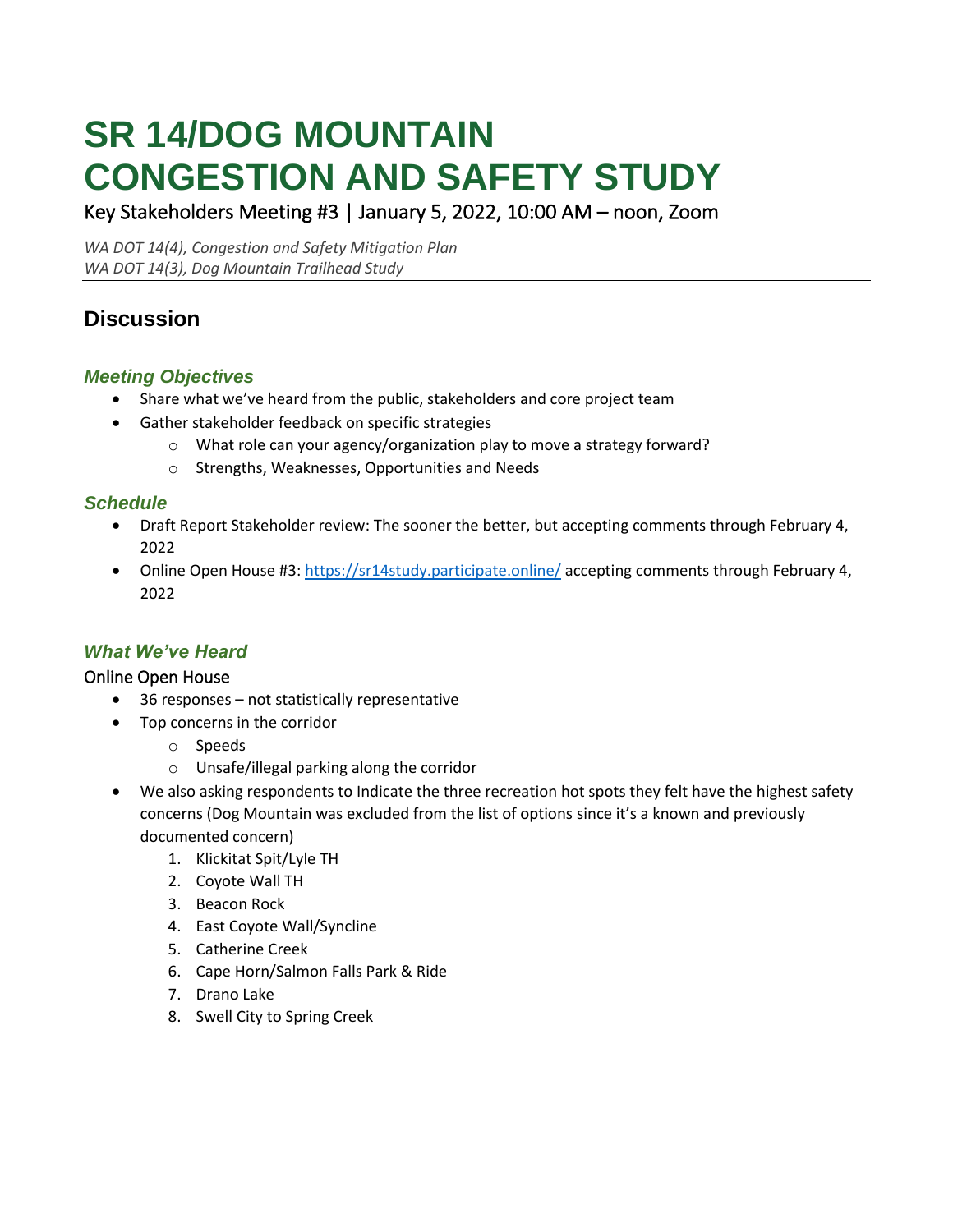#### Community Conversations

We also held 2 opportunities for the public to virtually drop-in and ask questions of the project team.

#### **October 14, 2021**

- Questions about public engagement.
- Two attendees expressed concerns of overcrowding at recreation sites.
- Representatives from Lyle had questions about Klickitat Spit.

#### **October 20, 2021**

- Clarification on safety data
- Explanation of process/ standards for USFS fee sites
- Wants to see consideration for integrating long-term transit needs
- Signage allowed by CRGNSA Management Plan
- Enforcement Discussion

#### **Stakeholders**

Specific feedback from:

- WSDOT
- Washington Department of Fish & Wildlife
- USFS Natural Resource and Recreation staff

Meetings and/or conversations with:

- Tribes
- Friends of the Columbia River Gorge
- Klickitat County
- Skamania County
- Regional Transit Strategy

Updates/Comments from Stakeholders during this meeting:

*Dale Robins, RTC* – Noted that he presented draft to county elected officials and in general did not receive a lot of comments. He noted there is recognition of the congestion and safety problem, but hesitation/lack of consensus on what is the best strategy.

*Cheryl Pouley* – CTGR THPO – Need to recognize the other Tribes beyond the four Treaty Tribes

- Treaty Tribes: Confederated Tribes of the Warm Springs, Yakama Nation, Nez Perce Tribe and the Confederated Tribes of Umatilla Indian Reservation.
- Other Tribes with ties to the Gorge: Confederated Tribes of the Grand Ronde, the Cowlitz Tribe and the Siletz Tribe.

*Patty Fink* – Overall note on the transit piece, due to some transit provided by senior services divisions, they are not always able to tap into the funding/grants that would benefit recreation. This speaks to resource limitations and needs this to become part of the broader conversation of transportation/transit on the WA side of the Gorge.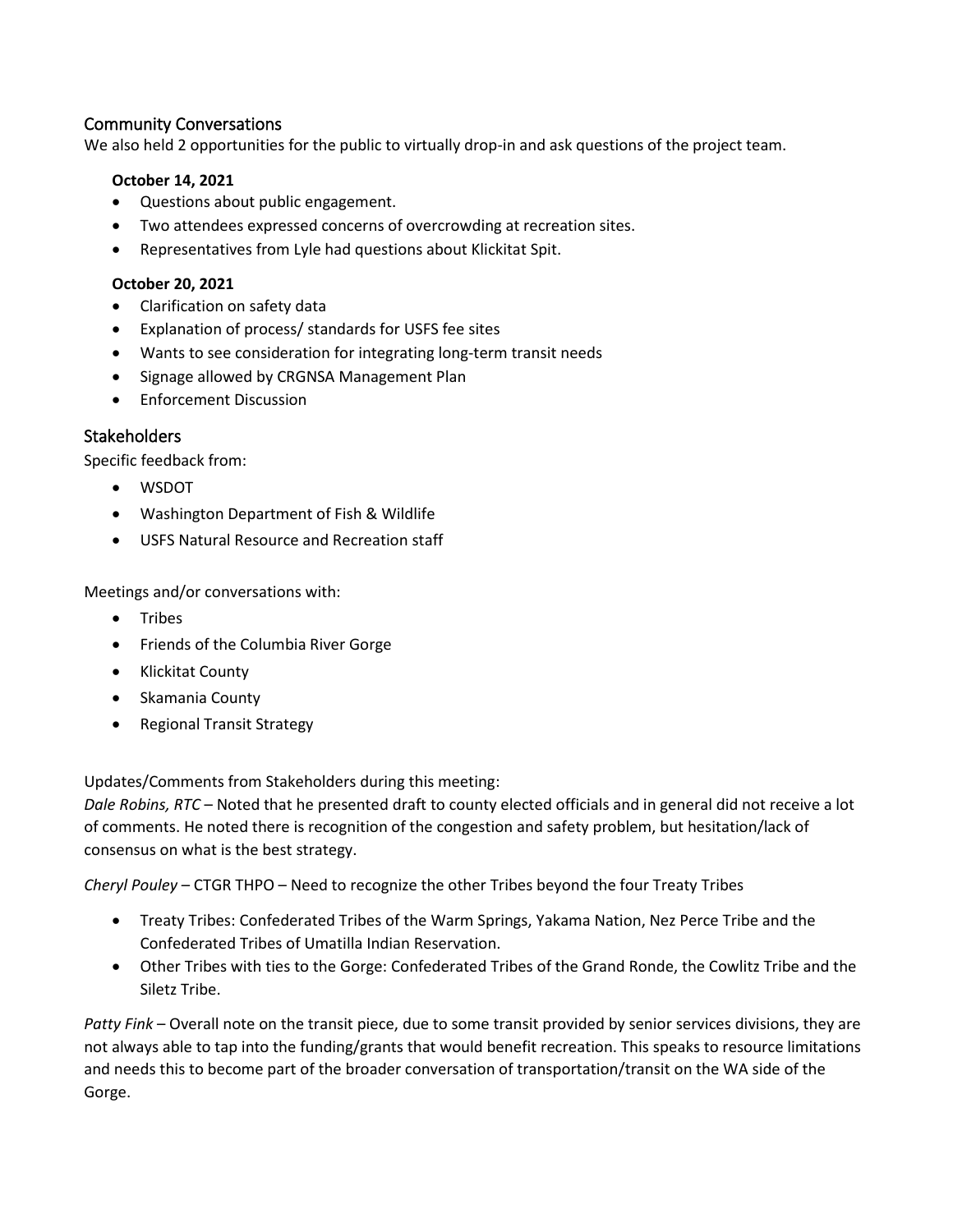## *Group Discussion*

Angela walked through the intent to conduct a modified SWOT (Strengths, Weaknesses, Opportunities, Threats) for each of the formal recreation sites with recurring congestion and/or safety concerns. The attendees were given the chance to prioritize which areas to focus on first and these were the results:

- 1. System Strategies (12)
- 2. Coyote Wall Trailhead / East Syncline (9)
- 3. Cape Horn Trailhead / Salmon Falls Park and Ride (8)
- 4. Dog Mountain Trailhead (7)
- 5. Cape Horn Viewpoint (6)
- 6. Catherine Creek Trailhead (6)
- 7. Drano Lake Boat Ramp (2)
- 8. Other  $(1)$  please explain
- 9. Swell City (0)

\*Note: See the meeting presentation for additional details on the recreation sites

| <b>STRENGTHS</b><br>Port of Portland/PDX connection is already there just<br>needs connection to Washington side<br>Connecting to the OR transit system<br>CAT summer program to Stevenson<br>TMA seems like a good strategy (need to define)<br>Providing transit incentives<br>Seasonal and loop routes                                                                                                                                                                                                                                                                                                                                                                                                                                                                                                     | WEAKNESSES<br>Utilization/effectiveness of a mountain bike shuttle<br>Available transit resources for recreation in addition to<br>commute needs<br>Transportation Management Authority needs to<br>consider more than just transit<br>Funding needs to sustain a comprehensive plan for<br>recreation management; transit is one part of the<br>whole<br>Just focusing on transit and not parking and fees<br>makes it harder than needs to be<br>Both Klickitat and Skamania connections are primarily<br>weekday, and do not support weekend recreation. |
|---------------------------------------------------------------------------------------------------------------------------------------------------------------------------------------------------------------------------------------------------------------------------------------------------------------------------------------------------------------------------------------------------------------------------------------------------------------------------------------------------------------------------------------------------------------------------------------------------------------------------------------------------------------------------------------------------------------------------------------------------------------------------------------------------------------|-------------------------------------------------------------------------------------------------------------------------------------------------------------------------------------------------------------------------------------------------------------------------------------------------------------------------------------------------------------------------------------------------------------------------------------------------------------------------------------------------------------------------------------------------------------|
| <b>OPPORTUNITIES</b><br>Form TMA<br>Transit shuttles; the demand is there.<br>Service enhancements opportunities is there if funding<br>is available<br>Look to Washington Park TMA example as a way to<br>identify sustainable, reliable funding<br>https://www.causeig.com/organizations/washing<br>ton-park-transportation-management-<br>associat, 463206790/<br>The bike dynamic is huge though. We are about 10<br>years away from OR having a complete path from<br>Portland to the Dalles and I worry about WA being left<br>out of the economic boon.<br>Another thing we've been kicking around in OR is an<br>"access management agency" which could address the<br>recreation, search and rescue and transportation<br>issues<br>Infrastructure bill funding (still learning what's<br>available) | <b>THREATS</b><br>Available resources (buses, staffing, funding)<br>Sustainable funding<br>Annual funding scramble<br>$\bullet$<br>TMA may be more than we can manage at the time --<br>Transit has no role if USFS has no funds.<br>Parking needs to pay for the transit - we need to pull<br>apart in this plan the different aspects. Ideally the<br>visitors causing the impacts should pay for the costs of<br>services.                                                                                                                               |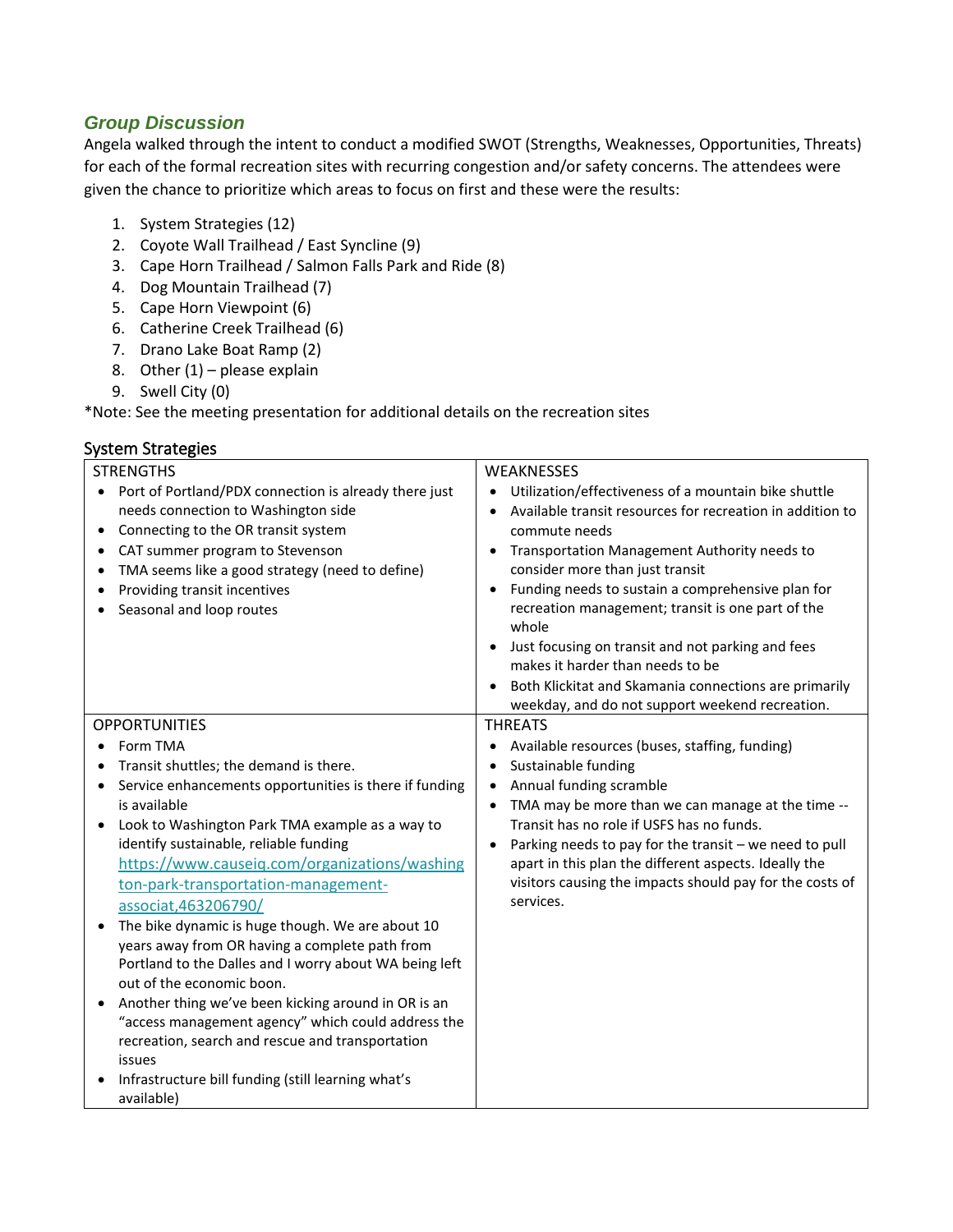# Coyote Wall Trailhead (Courtney Road and SR 14) / East Syncline (Old Hwy 8 and SR 14)

| <b>STRENGTHS</b>                                                                                                                                                                                                                                                                                                                                                                                                                                                                                                                                                                                              | <b>WEAKNESSES</b>                                                                                                                                                                                                                                                                                                                                                                                                                                                                                                                                                                        |
|---------------------------------------------------------------------------------------------------------------------------------------------------------------------------------------------------------------------------------------------------------------------------------------------------------------------------------------------------------------------------------------------------------------------------------------------------------------------------------------------------------------------------------------------------------------------------------------------------------------|------------------------------------------------------------------------------------------------------------------------------------------------------------------------------------------------------------------------------------------------------------------------------------------------------------------------------------------------------------------------------------------------------------------------------------------------------------------------------------------------------------------------------------------------------------------------------------------|
| SR 14 signing/striping status should change from "in<br>process" to "complete"<br>Shuttle system connecting to Hood River, Bingen and<br>White Salmon                                                                                                                                                                                                                                                                                                                                                                                                                                                         | Funding for a left-turn lane is needed<br>$\bullet$<br>Perceived effectiveness of real-time parking status<br>٠<br>With a longer drive to site, parking may be available<br>$\bullet$<br>when you leave home but not when you arrive.<br>Weakness in restricting parking is that they will just<br>$\bullet$<br>find a location in the closest location that is not<br>restricted, and it moves the problem down the road<br>Real time parking info was one of the projects<br>highlighted in our CGTA annual planning                                                                   |
| <b>OPPORTUNITIES</b><br>Utilizing existing tools. There are some user-generated<br>apps to provide feedback on parking availability -<br>developed by an avid hiker<br>Bike path between Coyote Wall and White Salmon to<br>not have cars there (road bike vs. mtn. bike is<br>challenge)<br>There technically is a way to mountain bike from<br>White Salmon to Coyote Wallyou just have to ride<br>up and over Burdoin Mtn :)<br>Mtn. bikers use private property already; could this<br>be via the forest service land adjacent - new trail<br>all forest service except for some areas of private<br>land | <b>THREATS</b><br>Parking lot monitoring issues with connectivity/service<br>$\bullet$<br>connections (ODOT)<br>Level of bicycle user comfort along SR 14<br>$\bullet$<br>Is it possible to make a small parking lot at the east<br>٠<br>side of Coyote Wall/west end of Old Hwy 8?; concern<br>about formalized congestion along road; space is<br>designated as open space so limits options. Part in<br>RIC1 and part in RIC2.<br>Funding to meet roadway/access<br>standards/infrastructure needs required when<br>trying to create new trailheads or connections to<br>public lands |

# Cape Horn Trailhead / Salmon Falls Park and Ride

| <b>STRENGTHS</b>                                                                                                                                  | <b>WEAKNESSES</b>                                                                                                       |
|---------------------------------------------------------------------------------------------------------------------------------------------------|-------------------------------------------------------------------------------------------------------------------------|
| Potential for permit system<br>Salmon Falls P&R already transit-accessible.<br>$\bullet$<br>Transit: one-way trail travel (no need loop to back - | No parking zones can push people to other, less safe,<br>access points<br>Any expansion of pavement should only enhance |
| can be beneficial during trail closure due to falcons)                                                                                            | transit access. More parking just encourages more<br>cars--opposite of the goal here.                                   |
| <b>OPPORTUNITIES</b>                                                                                                                              | <b>THREATS</b>                                                                                                          |
| Collins parcel b/c of land ownership and NSA<br>$\bullet$                                                                                         | SR 14 truck pullout access points are dangerous                                                                         |
| designation                                                                                                                                       | Makeshift parking behavior                                                                                              |
| Potential to create shuttle or park and ride where<br>$\bullet$                                                                                   | Already pushing people to other spots so needs to be                                                                    |
| people can get out of their car earlier                                                                                                           | looked at in combination with others.                                                                                   |
| Transit with built-in benefits like drop at one end of<br>$\bullet$<br>trail and pick up at other                                                 | Climate change (all gorge)                                                                                              |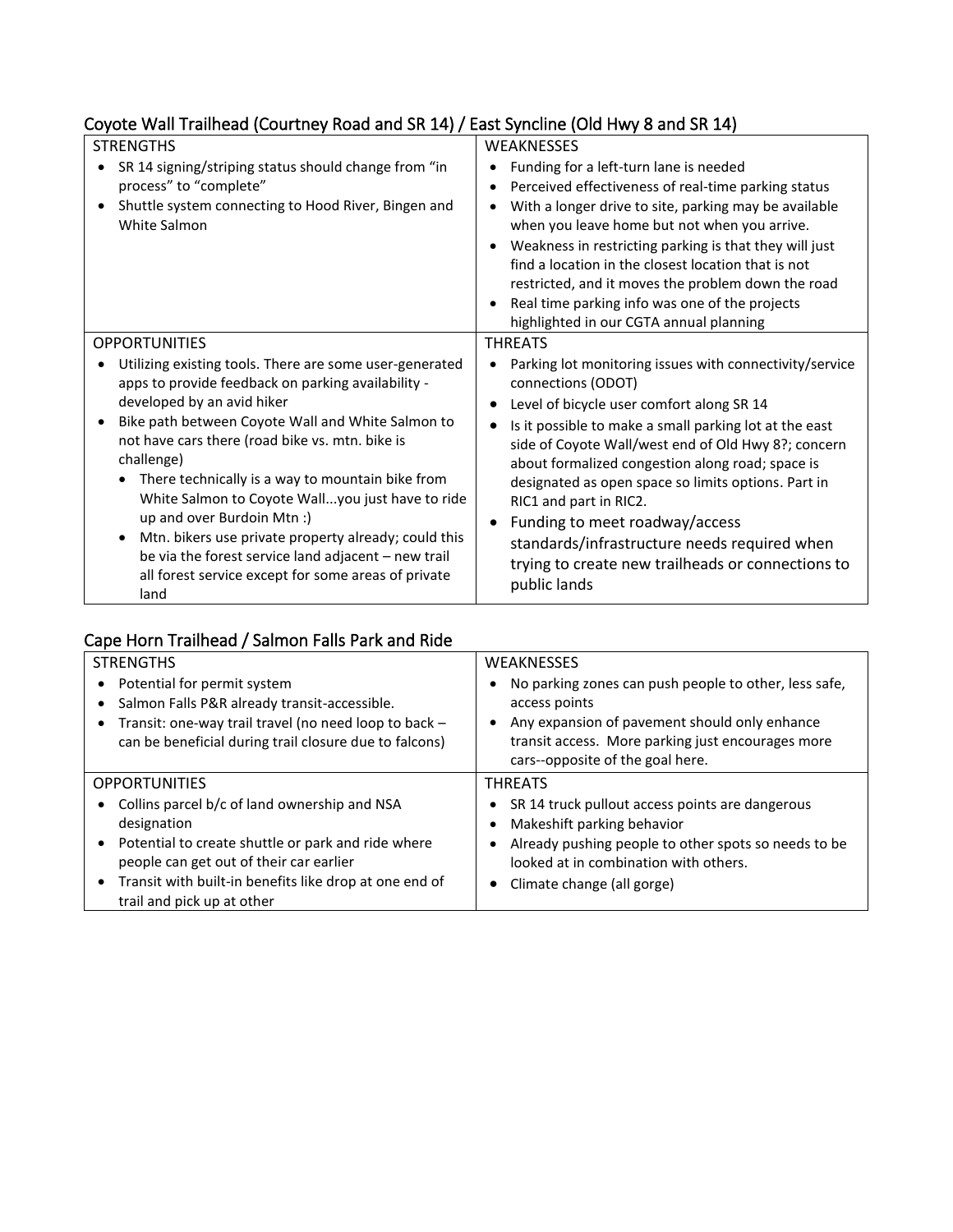# Dog Mountain Trailhead

| <b>STRENGTHS</b>                                                                                                                                                                                                                                                                                                                                                                                                                                 | <b>WEAKNESSES</b>                                                                                                                                                                                                                                                                                                                                                                                 |
|--------------------------------------------------------------------------------------------------------------------------------------------------------------------------------------------------------------------------------------------------------------------------------------------------------------------------------------------------------------------------------------------------------------------------------------------------|---------------------------------------------------------------------------------------------------------------------------------------------------------------------------------------------------------------------------------------------------------------------------------------------------------------------------------------------------------------------------------------------------|
| Shuttle service/reservation permit combo (if we limit<br>$\bullet$<br>use, need a NEPA process)<br>Relocation of the parking lot off the SR 14 corridor is a<br>$\bullet$<br>viable long-term solution; already have land control.                                                                                                                                                                                                               | Financial sustainability for staff (USFS) and transit<br>shuttle<br>Initial investment (cost)<br>$\bullet$<br>New trail connections have potential natural resource<br>impacts<br>People parking where tight shoulders and forcing<br>people to road so leave parking as is rather than<br>extend no parking sign to east                                                                         |
| <b>OPPORTUNITIES</b>                                                                                                                                                                                                                                                                                                                                                                                                                             | <b>THREATS</b>                                                                                                                                                                                                                                                                                                                                                                                    |
| Benefit/cost of transit strategy for transit shuttle (\$20k<br>$\bullet$<br>Stevenson to Dog Mtn. during current season, maybe<br>\$100k to expand throughout summer)<br>Encouraging people to use transit at these key sites<br>$\bullet$<br>also gets them used to using transit in other occasions<br>This plan might reference the Columbia Gorge Tourism<br>Alliance Action plan for 2022, which prioritizes<br>recreational area shuttles. | Sustainable funding streams for management<br>٠<br>Funding for roadway improvements to state highways<br>that access the new facility<br>Climate change<br>٠<br>Would argue that new trail development requires<br>NEPA and NSA regulations that determine and prohibit<br>natural resource impacts.<br>User built trails are the bigger issue, instead of<br>$\bullet$<br>managed trail systems. |

# Cape Horn Viewpoint

| <b>STRENGTHS</b><br>One-way parking signs and prohibiting parking on left<br>side signs are doable, cost low (need to vet<br>appropriate sign design)<br>WSDOT and WSP supportive of addressing safety<br>concerns on SR 14<br>Restrict left-turn (need to vet surrounding area for<br>alternate turn-around) | <b>WEAKNESSES</b><br>People are also now parking east of the viewpoint just<br>beyond the bridge and walking up from there                                                    |
|---------------------------------------------------------------------------------------------------------------------------------------------------------------------------------------------------------------------------------------------------------------------------------------------------------------|-------------------------------------------------------------------------------------------------------------------------------------------------------------------------------|
| <b>OPPORTUNITIES</b><br>Could be a real pullout or completely restrict this<br>option (needs significant funding/planning/design)<br>Could extend safety improvements west                                                                                                                                    | <b>THREATS</b><br>Cannot do variable speed limits in rural area and not<br>supported by CRGNSA<br>Endemic plant species limit shifting to a different<br>location (old study) |